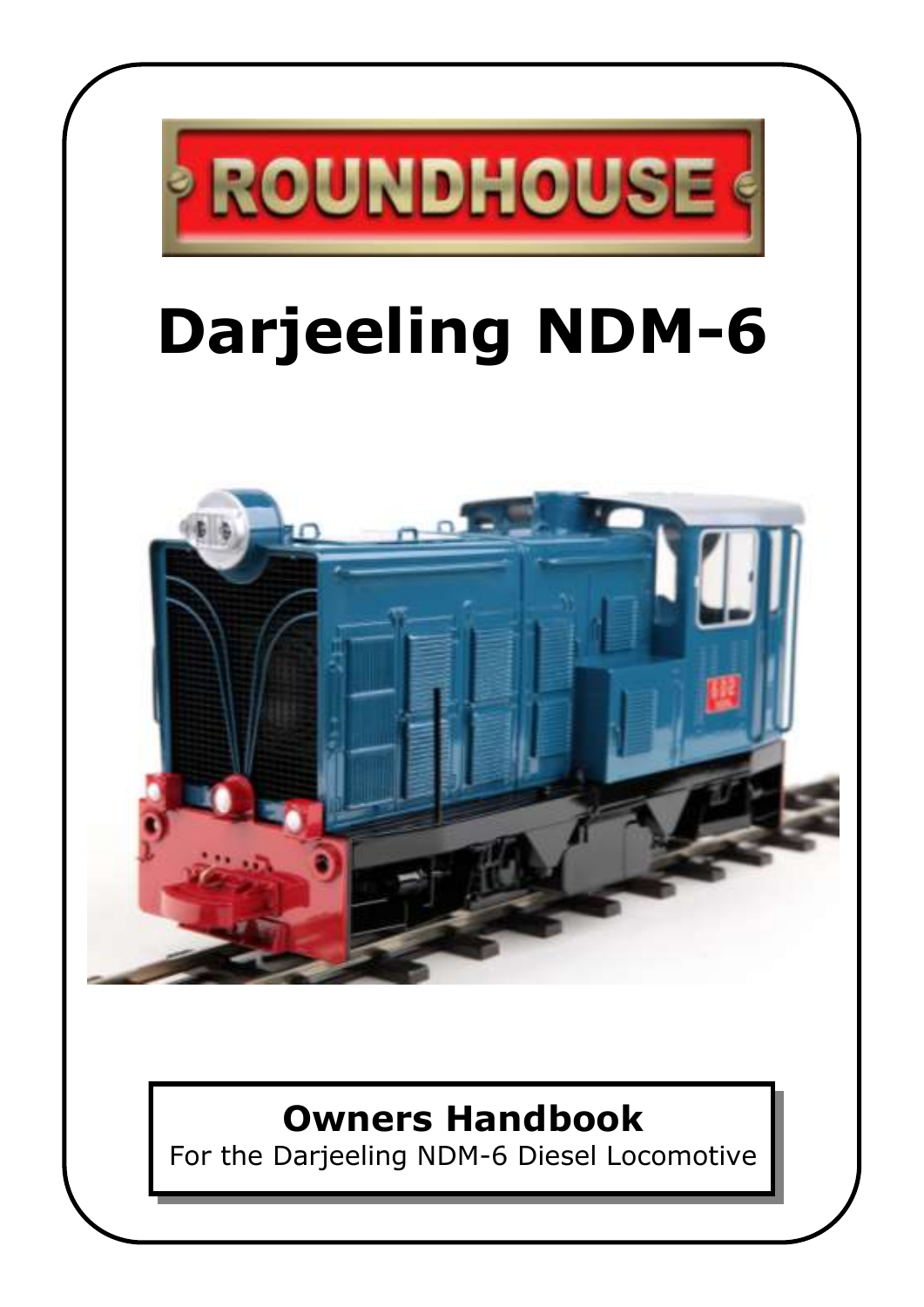# **Operating Instructions**

**IMPORTANT:** Please read these instructions carefully before operating the locomotive

## **SAFETY PRECAUTIONS**

This is a working battery diesel model locomotive. Provided it is operated with reasonable care and attention, no problems should arise. The motor used in this locomotive is very powerful and you should avoid touching the moving parts when in motion. As you will appreciate, this is not a toy and is therefore unsuitable for unsupervised children.

## **ACCESORIES INCLUDED**

Radio Transmitter. Charger for locomotive. Back to Back gauge and Allen key. Nameplates and worksplate (supplied loose and unpainted).

# **ALTERING WHEEL GAUGE**

**Ensure the model is switched off.** Turn the model upside down and remove the cross shaped plate to gain access to the wheels. These are moveable on their axles and are locked in place by 2 small grub screws. Manually turn the wheels and bring the grub screws into a position where they can be loosened using the Allen key provided. Note that there are 2 grub screws on each wheel. The wheels should be adjusted so that the 'back to back' gauge supplied will just slip between their inner faces. Ensure that the wheels are evenly spaced relative to each side frame and gently nip-up the grub screws. Do not over tighten the grub screws.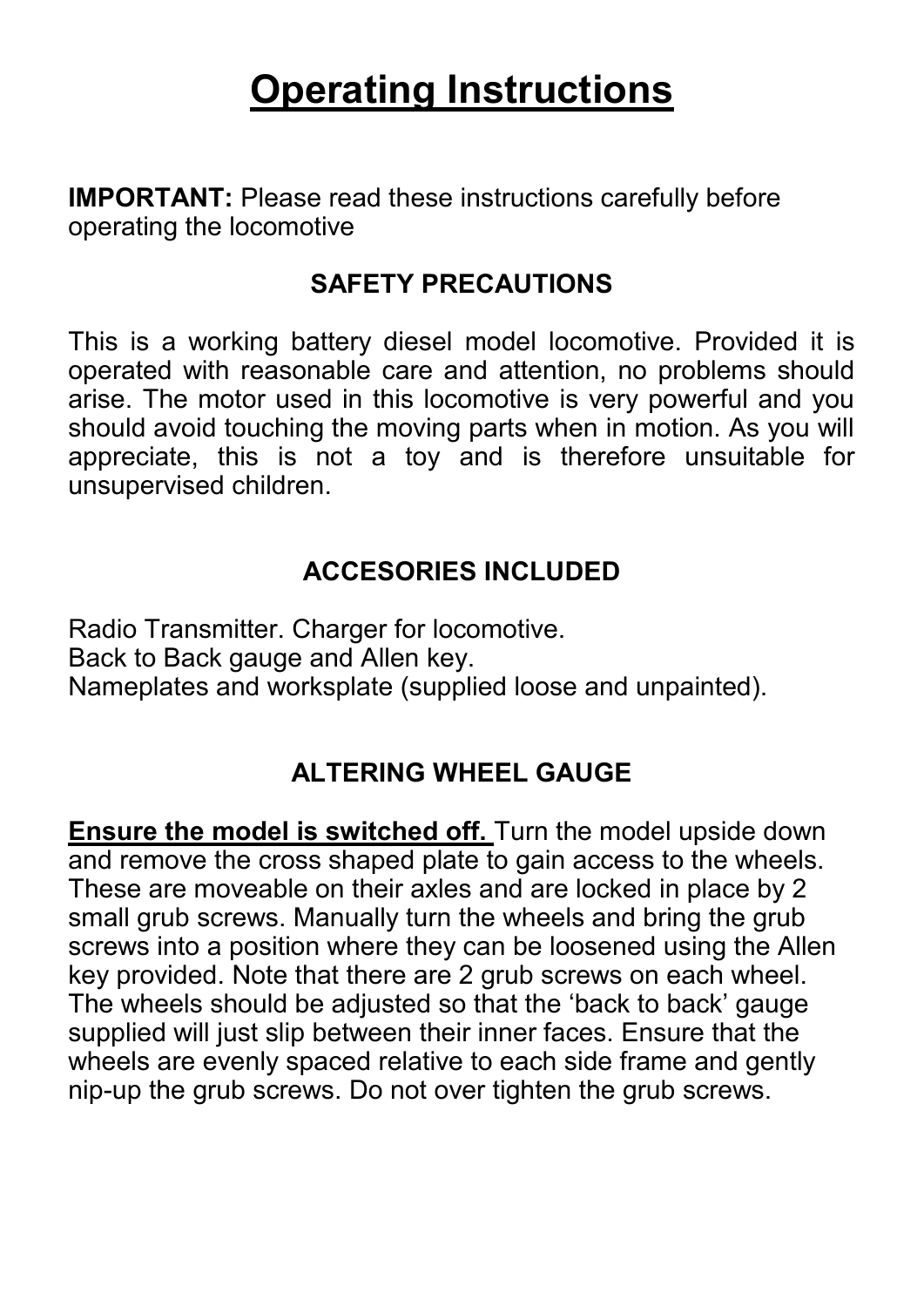# **Initial Charging**

The NiMh batteries fitted in the locomotive will require charging before operating the model. First, connect the mains lead to the charger. It is important that the mains lead is plugged into the charger **before** connecting to the mains supply, otherwise damage to the charger may result. Note: the charger is for indoor use only.

#### *Do not leave the model or charger unattended whilst charging and unplug from mains power once charging is completed.*

The charger should be kept in an horizontal position. Do not cover the charger, as it will overheat. Do not allow the charger to become wet. Keep away from any flammable sources. Do not disassemble the charger - mains voltage inside.

#### **Please note -**

The batteries installed in this model may be damaged if they are allowed to fully discharge.

To ensure this doesn't occur, we advise that the locomotive is recharged after being run and before storing.

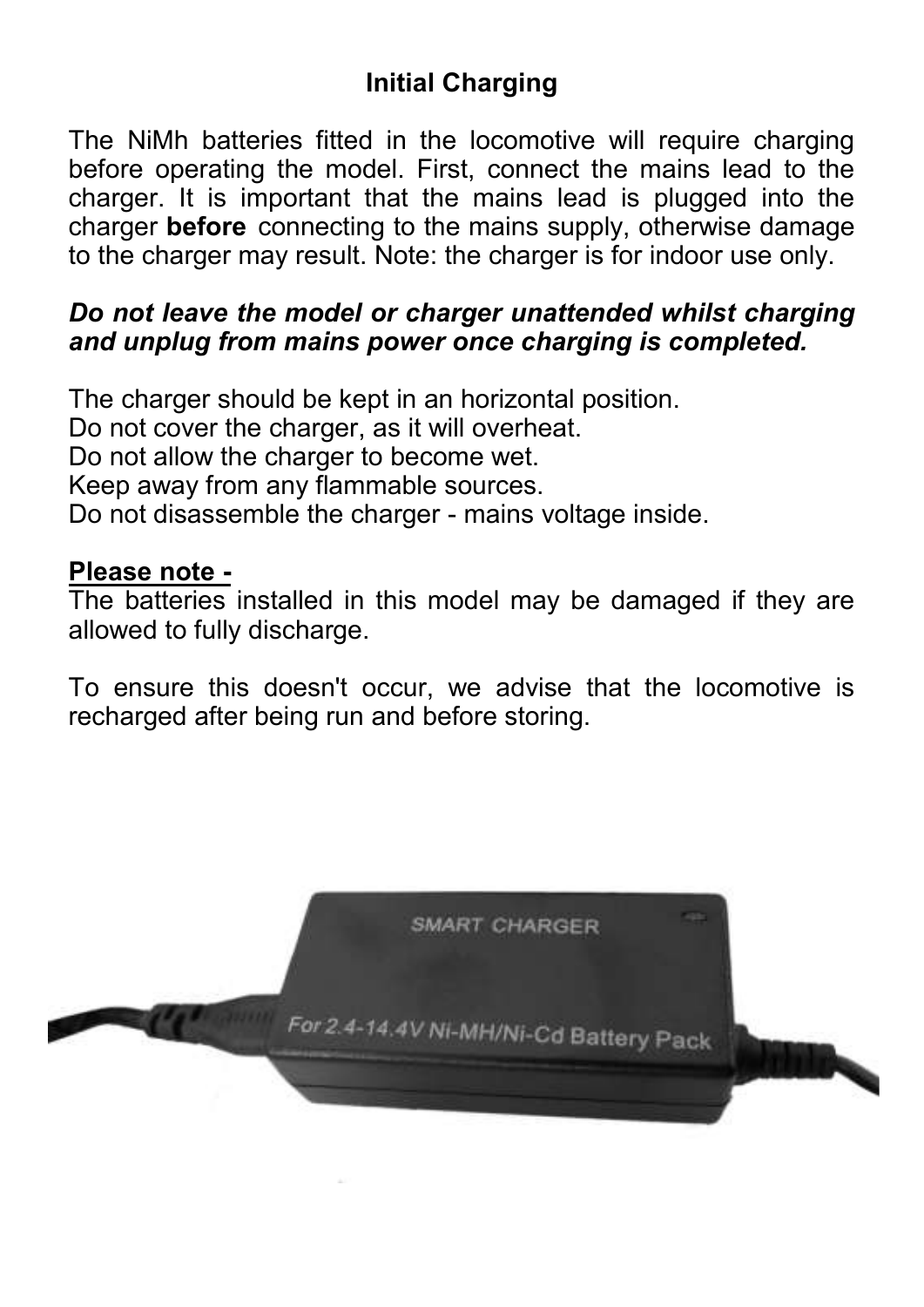### **Connecting the Charger to the locomotive.**

The cab roof is held in position by magnets. To remove the roof, simply lift it straight up. Remove the cab roof and insert the charging jack into the charging socket, located in the cab. The LED on the charger should light up red. The batteries are now charging.



It will initially take approximately 5 hours for the batteries to fully charge. The time taken for subsequent full charges may be less. When the batteries are fully charged, the LED will change to green. The charging jack should now be removed from the locomotive and the charger unplugged from the mains.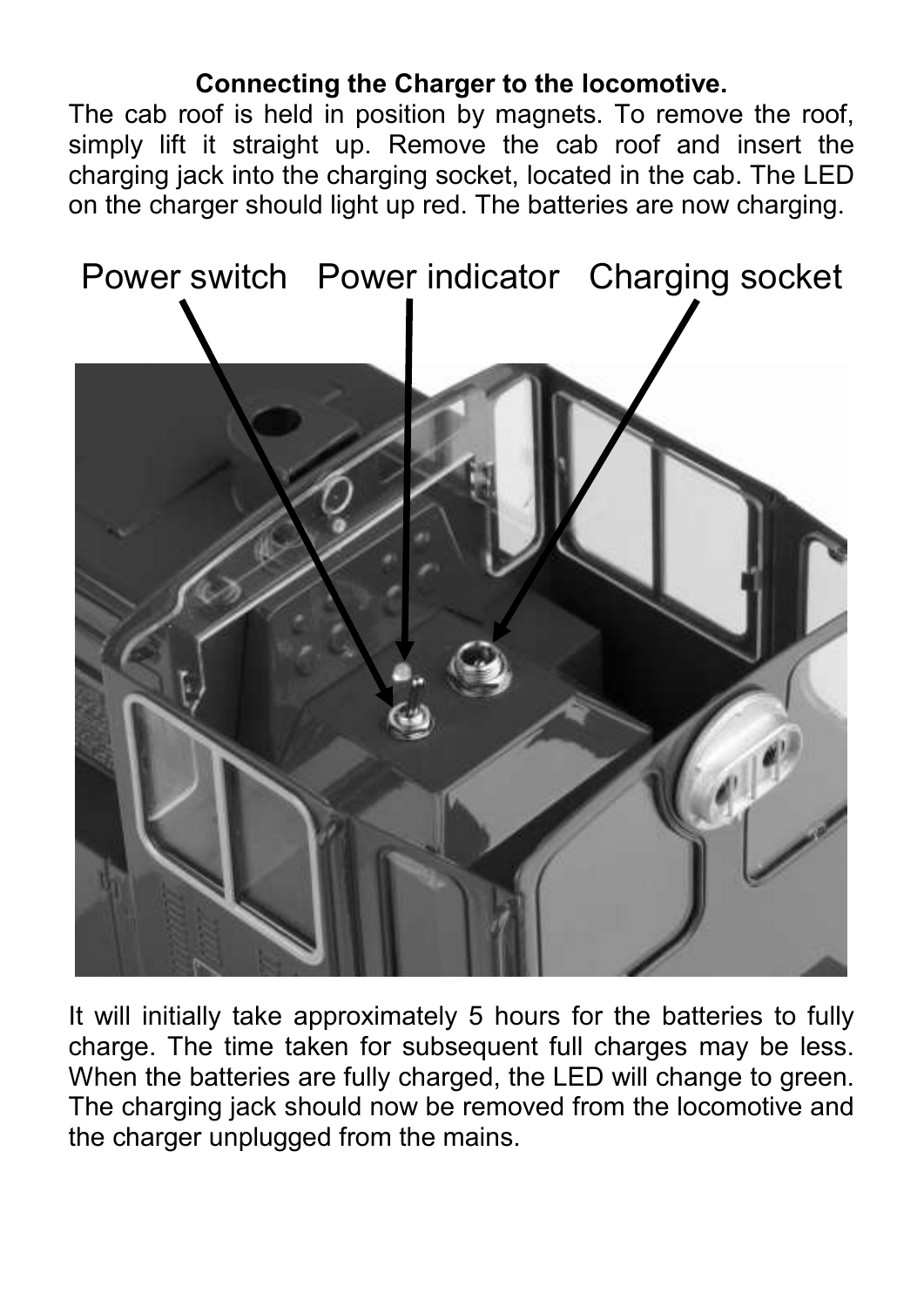## **Operating the locomotive.**

Fit AA alkaline batteries into the bottom of the Transmitter Handset.

Lift up the 'Flip Cover' at the top, rear of the transmitter.

Turn on the Transmitter by moving the ON / OFF toggle switch to the Left.

Do not adjust any of the other switches or controls on the **Transmitter** 

Always turn on the transmitter before the locomotive to ensure correct operation.



The locomotive can now be turned on using the switch located in the cab alongside the charging socket which will, in turn, illuminate the power indicator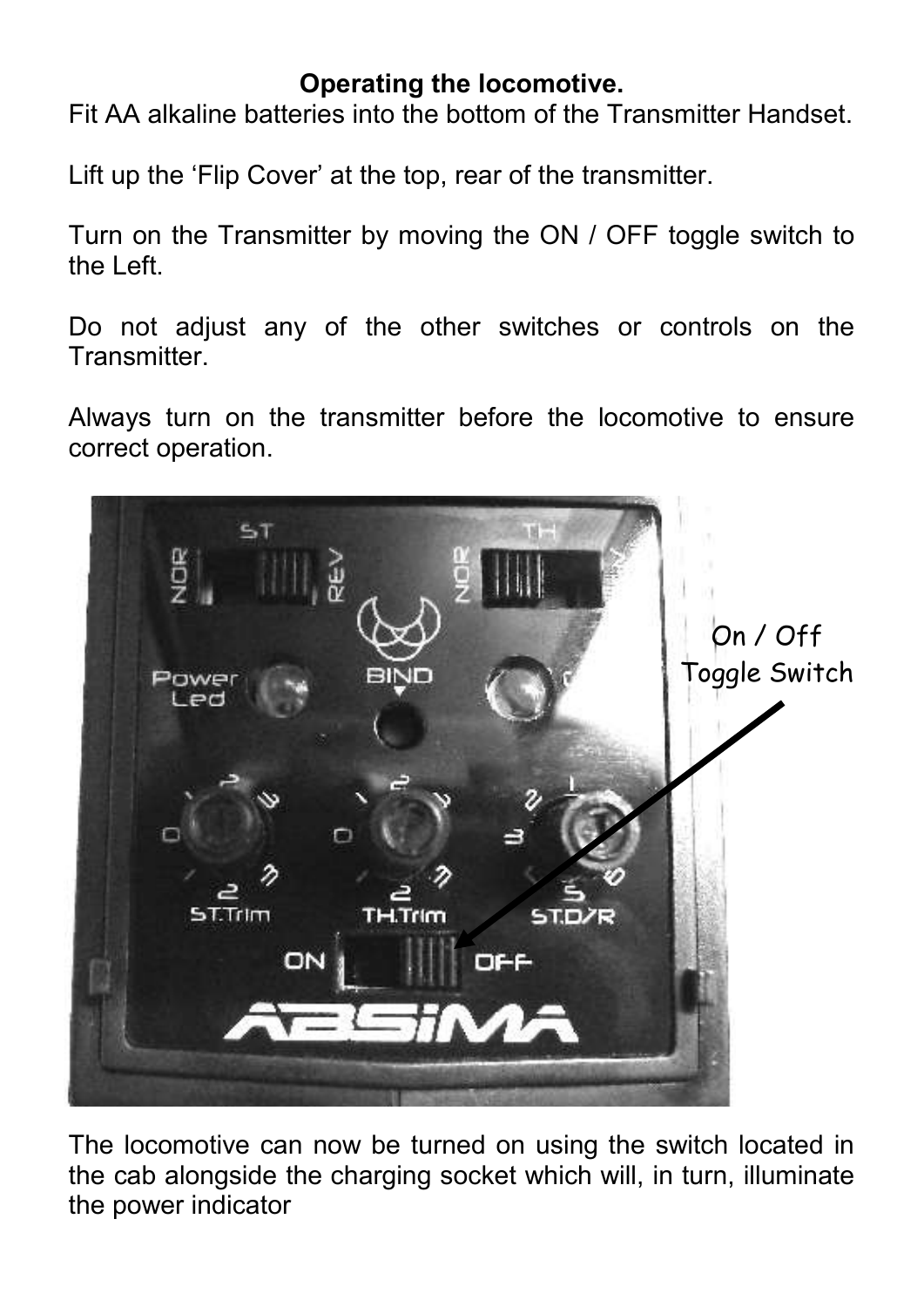### **Running the locomotive.**

With the transmitter and the locomotive both switched on, use the hand wheel on the transmitter to move the locomotive in either forward or reverse direction. When the hand wheel is released, it will spring back to the mid gear position and the locomotive will stop. This model is also fitted with directional lighting.

Rotate Wheel Clockwise for Forward and Anticlockwise for Reverse direction of travel.



If continual running is desired, set the loco to the required speed and then switch off the power to the transmitter. The model will then continue to run at that speed. To re-gain control, switch the transmitter power back on again.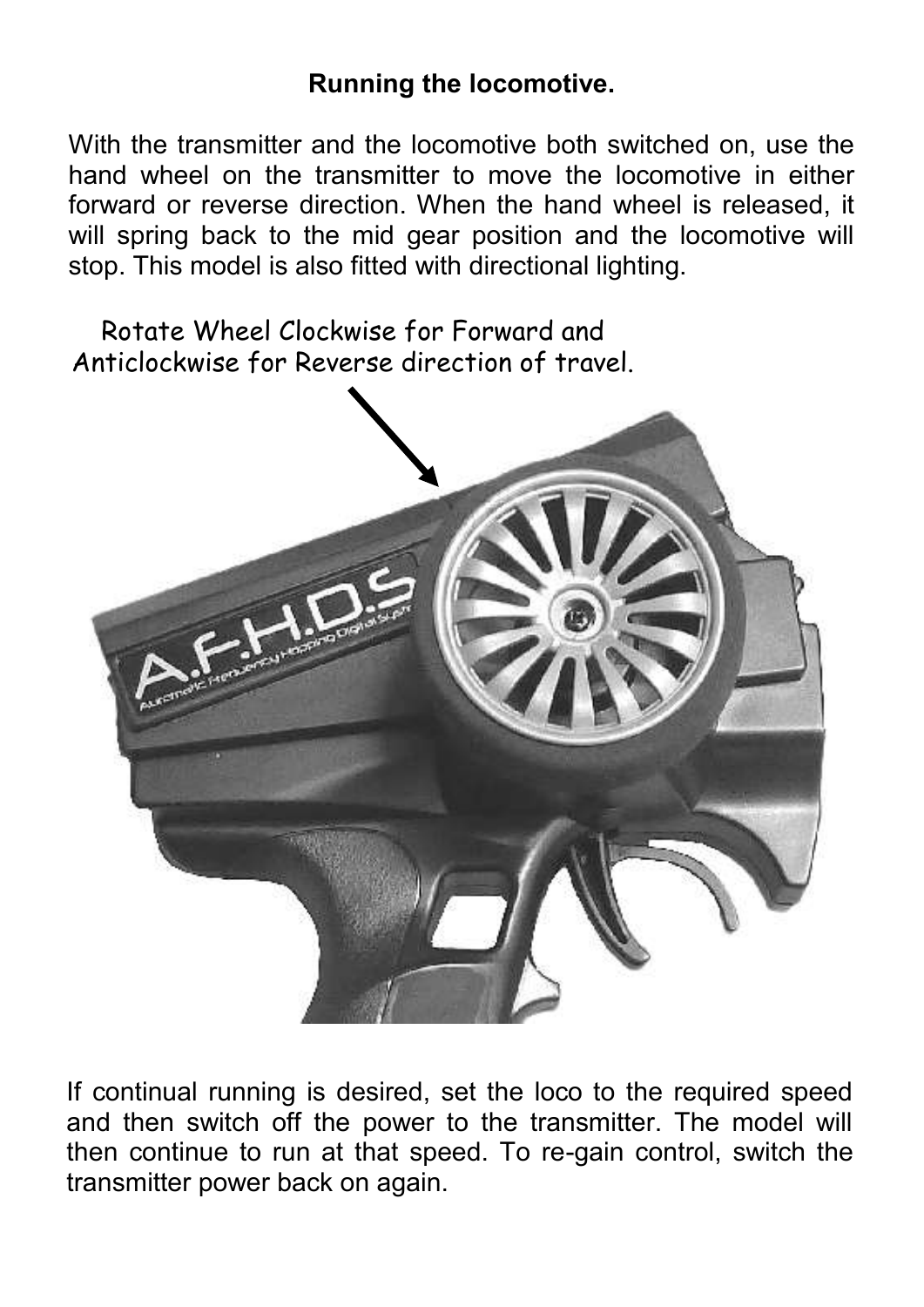# **Sound Effects (if fitted).**

The sound does not need to be switched on for the locomotive to operate.

The sound unit, if fitted, is switched on by pushing the trigger forward briefly. You will hear the engine 'start up'.

To switch off the sound unit, push the trigger forward once again. It will take a few seconds for the sound unit to shut fully down as it goes through shutting down sequence of sounds.

The horn can be sounded at any time (provided the locomotive and transmitter are switched on), by pulling back the trigger.



#### **Sound Control.**

When the sound is switched on, the engine sound will alter depending on the speed of the locomotive. To sound the horn, pull the trigger on the transmitter.

#### **Maintenance.**

Very little routine maintenance is required. However, external moving parts such as the coupling rods, axles and outside cranks will require periodic lubrication with a light machine oil such as a 20 -50 motor oil.